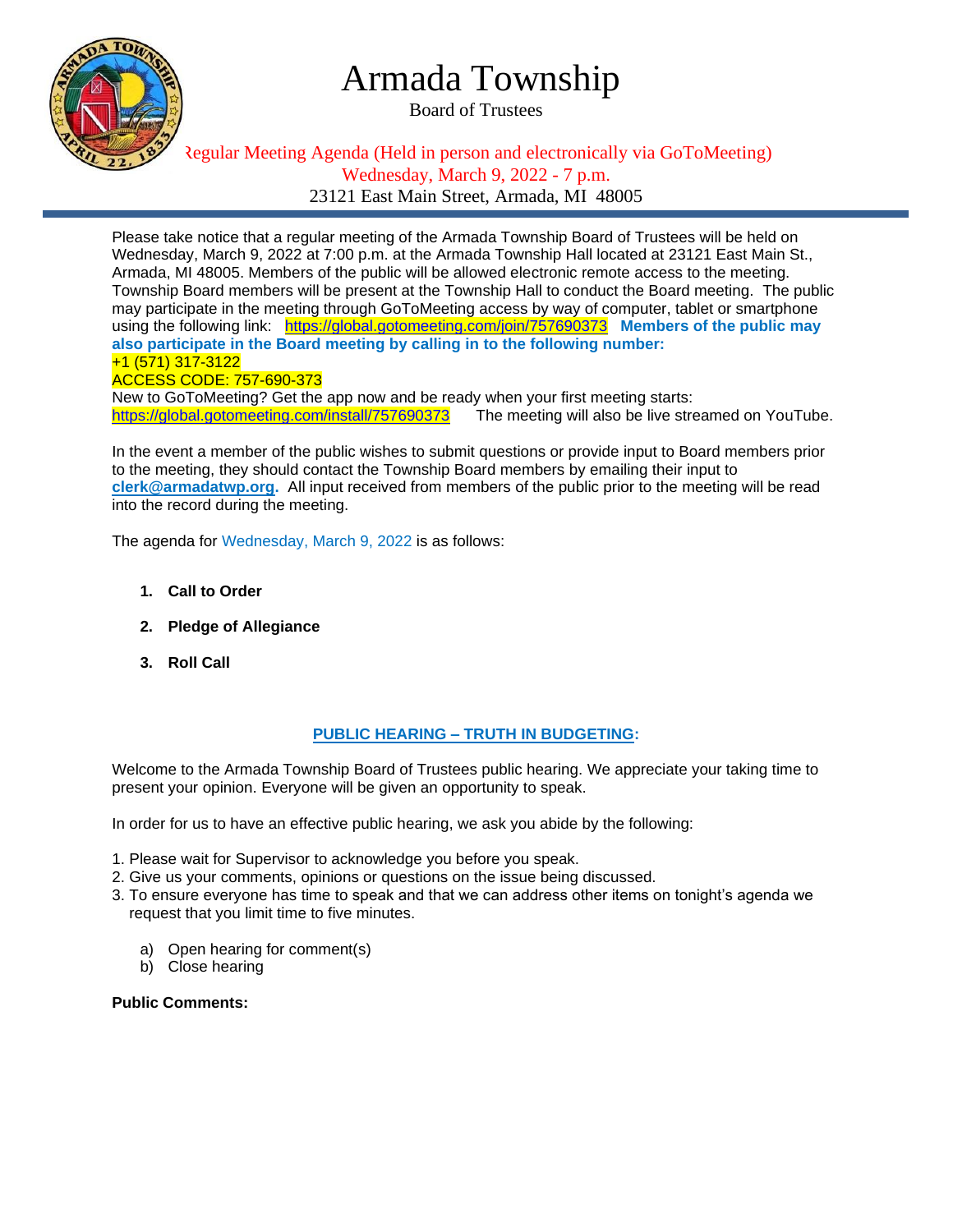# Armada Township

Board of Trustees



Regular Meeting Agenda (Held in person and electronically via GoToMeeting) Wednesday, March 9, 2022 - 7 p.m. 23121 East Main Street, Armada, MI 48005

#### **REGULAR MEETING:**

- **1. Call to order**
- **2. Approval of minutes** 
	- a) February 1, 2022 work session
	- b) February 8, 2022 work session
	- c) February 9, 2022 regular meeting
- **3. Set/Amend Agenda**
- **4. Bills**
- **5. Public Comment:**
- **6. Correspondence & Information**  a)

#### **7. Reports**

- a) Fire Department
- b) Code Official
- c) Planning Commission
- d) Building Department
- e) Macomb Agricultural P.D.R.
- f) Parks & Recreation
- g) Water/Sewer Update
- h) Macomb Orchard Trail
- i) Senior Center
- j) Treasurer
- k) Internet Sub-Committee

#### **8. Unfinished Business**

a) Residential Solid Waste Collection, Disposal and Recycling

#### **9. New Business:**

- a) FY21/22 End of Fiscal Year General Fund Budget Amendment(s)
- b) Set Armada Township operating millage rate FY22-23 (.7235 mills)
- c) Set Fire special assessment rate FY22-23 (3.25 mills)
- d) Set Fire ALS millage rate FY22-23 (1.5 mills)
- e) Adoption of FY22-23 Fire fund budget
- f) Adoption of FY22-23 General fund budget
- g) Approval of COLA for the following employees: Senior Director, Deputy Clerk, Deputy Treasurer, Deputy Supervisor, Maintenance, Park Director, Liquor Inspector, Planning Commission, Zoning Board of Appeals and Board of Review.